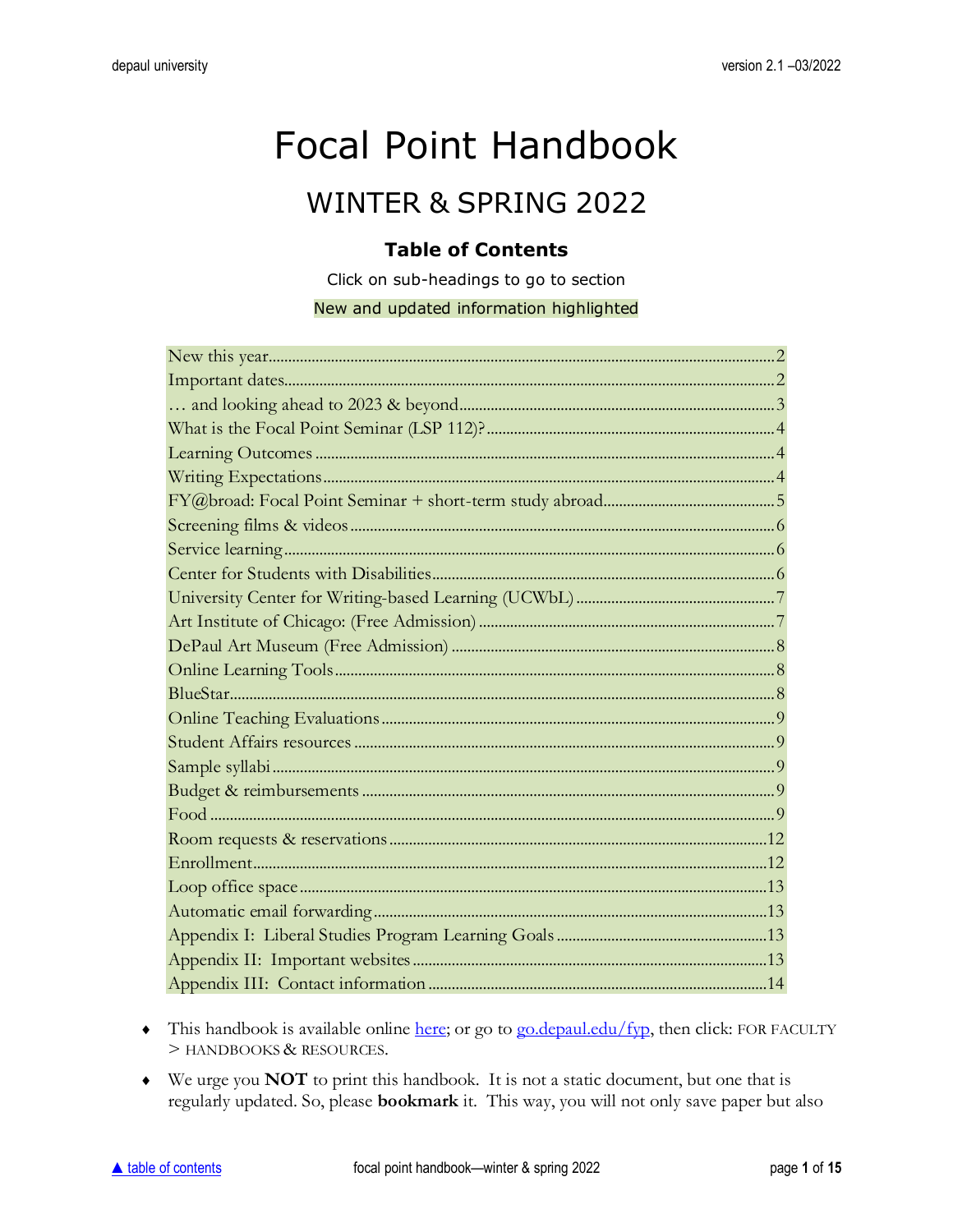have access to the most current and accurate information in a searchable document with a clickable table of contents and live links. Please email Doug Long at  $\underline{dlog}(d$  depaul.edu if you encounter any broken links or other errors.

#### <span id="page-1-0"></span>**New this year**

- During the first two weeks of Spring Quarter 2022 (March 28-April 10), masks will be required in classrooms and labs. Starting April 11, masks will no longer be required in the classrooms and labs. However, DePaul will remain a mask-friendly campus out of concern for fellow students and colleagues, and in the spirit of Take Care DePaul.
- Due to the COVID-19 pandemic, the first two weeks of Winter Quarter 2022 (Jan. 3-16) will be taught online. In-person classes will resume on Tuesday, Jan. 18, following the observance of Martin Luther King Jr. Day.
	- o Courses scheduled as in-person should be taught as online synchronous for the first two weeks.
	- o Courses scheduled as hybrid should be taught as online hybrid for the first two weeks.
	- o Courses scheduled as online hybrid and online synchronous remain the same.
	- o If faculty would like to utilize a technology-enabled classroom to support instruction during this period, please send a request to Academic Affairs in an email to [provost@depaul.edu](mailto:provost@depaul.edu) as soon as possible.
- **NEW BUDGET PROCCESSES THROUGH BLUE SKY:** All of DePaul's financial services have moved to the new Blue Sky system. Updated processes for requesting reimbursement, paying guest speakers, and submitting invoices for payment are located on pp. 10-13.

| <b>FOCAL POINT</b><br><b>BEST</b><br><b>PRACTICES</b> | Friday, Nov. 12, 2021<br>$11:00 \text{ AM} - 2:00 \text{ PM}$        | Place: Zoom                                                                                                                                                                                                 |  |
|-------------------------------------------------------|----------------------------------------------------------------------|-------------------------------------------------------------------------------------------------------------------------------------------------------------------------------------------------------------|--|
| <b>WINTER</b><br><b>QUARTER 2022</b>                  | Monday, January 3                                                    | <b>First day</b> of classes (online for first two weeks of<br>Winter Quarter 2022)                                                                                                                          |  |
|                                                       | Thursday, April 14<br>$1-2:30$ PM<br>Friday, May 20<br>10:30 AM-NOON | <b>Faculty chat</b> $-$ an informal gathering to share<br>ideas and questions with colleagues who are also<br>teaching Focal Point Seminars (attendance optional)<br>Place: Zoom                            |  |
|                                                       | Tuesday, March 15                                                    | Reimbursement requests and documentation<br>are due to be submitted through Blue Sky<br>within 60 days of service/purchase, but no later<br>than this date, the Tuesday of finals week.<br>(See pp. 10-13.) |  |
|                                                       | Friday, March 25                                                     | Winter Quarter grades due                                                                                                                                                                                   |  |
| <b>SPRING</b>                                         | Monday, March 28                                                     | <b>First day</b> of classes                                                                                                                                                                                 |  |

### <span id="page-1-1"></span>**Important dates**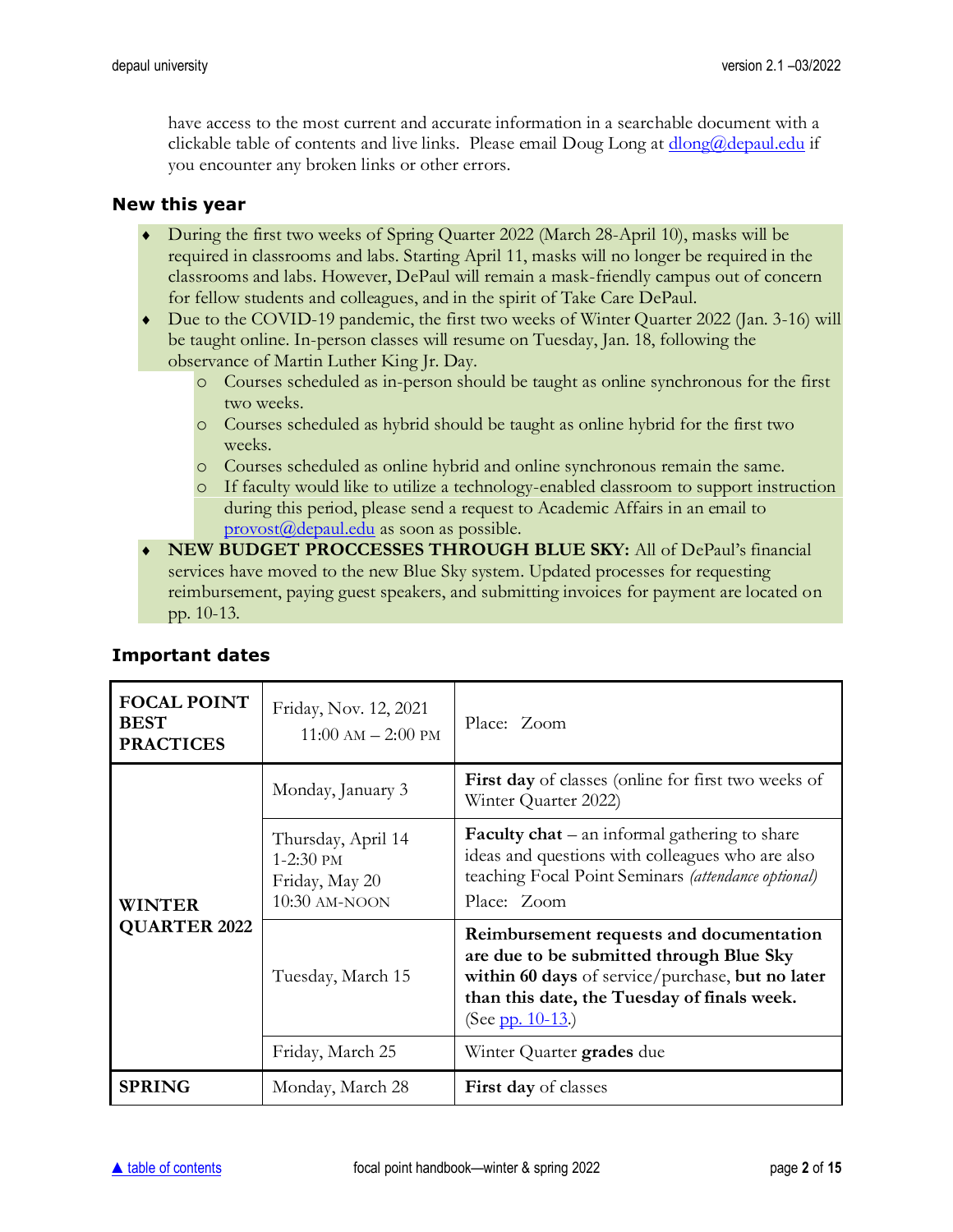| <b>QUARTER 2022</b> | Thursday, April 14 <sup>th</sup><br>$1 - 2:30$ pm<br>Friday, May 20 <sup>th</sup><br>10:30am-noon | <b>Faculty chat</b> (attendance optional)<br>Place: Zoom                                                                                                                                                    |
|---------------------|---------------------------------------------------------------------------------------------------|-------------------------------------------------------------------------------------------------------------------------------------------------------------------------------------------------------------|
|                     | Tuesday, June 7                                                                                   | Reimbursement requests and documentation<br>are due to be submitted through BlueSky within<br>60 days of service/purchase, but no later than<br>this date, the Tuesday of finals week. (See pp.<br>$10-13.$ |
|                     | Friday, June 17                                                                                   | Spring Quarter grades due                                                                                                                                                                                   |

# <span id="page-2-0"></span>**… and looking ahead to 2023 & beyond**

If you wish to teach a Focal Point Seminar again in 2023, or to propose a new course topic, here are further key dates to bear in mind:

| Planning to teach<br>again in 2023?             | Mid-January 2022                                | Inform your chair, program director or supervisor<br>that you wish to teach in the Chicago Quarter<br>again |  |
|-------------------------------------------------|-------------------------------------------------|-------------------------------------------------------------------------------------------------------------|--|
| Deadlines for<br>proposing new<br>course topics | February 1, 2022<br>May 1, 2022<br>Oct. 1, 2022 | Click for information on the FYP website<br>Click for the LSP online proposal form                          |  |
| Deadline for<br>FY@broad<br>proposals           | October 1, 2022                                 | See details on pp. 4-5                                                                                      |  |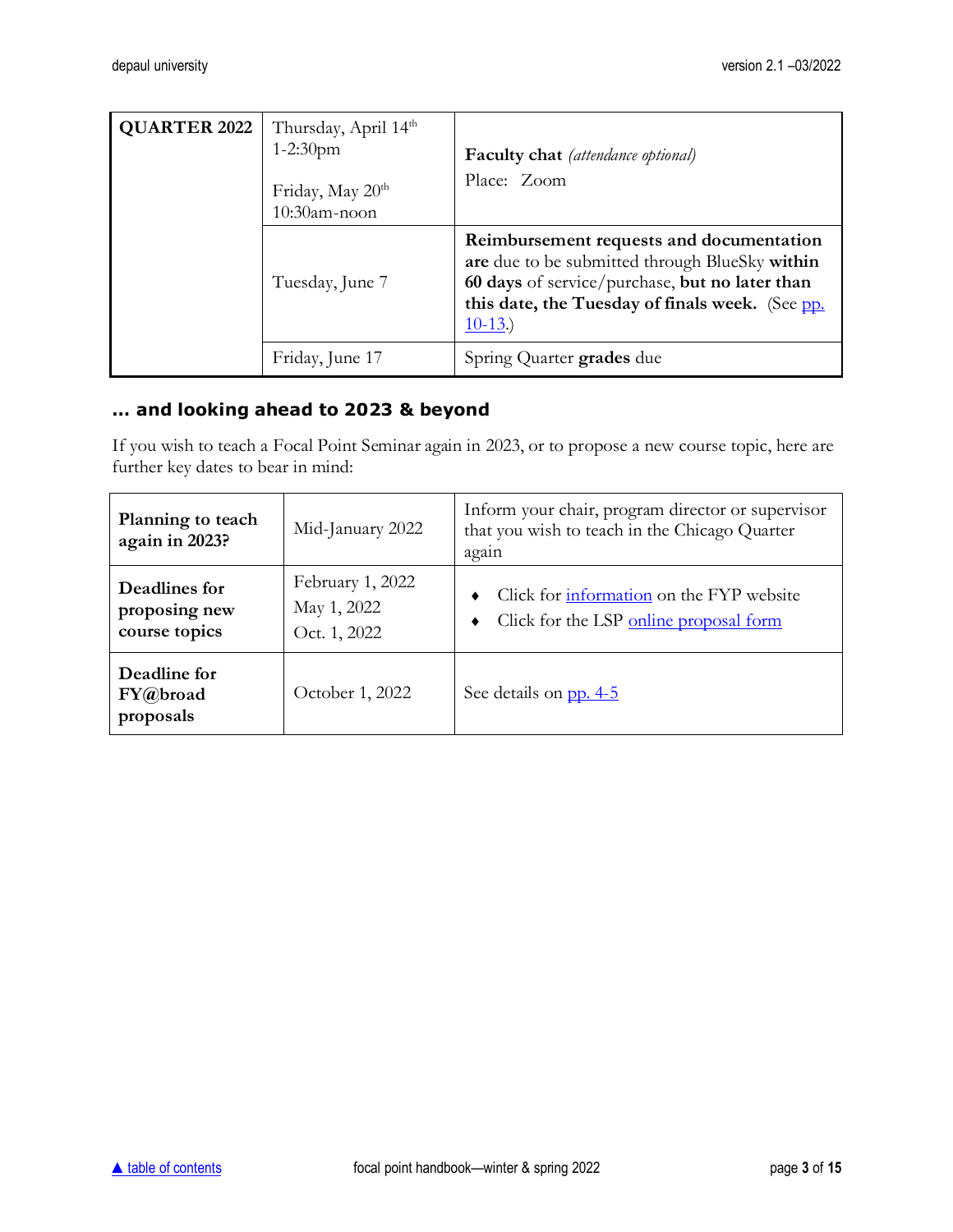# ABOUT THE FOCAL POINT SEMINAR

# <span id="page-3-0"></span>**What is the Focal Point Seminar (LSP 112)?**

Each of the more than 100 Focal Point Seminars offered during the Winter and Spring Quarters employs a multi-disciplinary approach to investigate a significant person, place, event, text or idea. The instructor who leads each seminar draws on his or her different experiences and intellectual perspectives, with the result that students' understanding of the course topic is deepened as they examine it through the lenses of various disciplines and methodologies.

A second guiding principle is that students benefit from an early introduction to the seminar approach utilized frequently in higher education. Focal Point courses stress active learning through critical questioning, speaking, listening and discussion. This discussion is driven by reading and writing extensively about primary sources or original works, while also drawing upon ideas and arguments found in the secondary literature. This close interaction with texts and peers sharpens the academic skills students need to succeed in and get the most out of college.

To foster such seminar behavior and encourage intellectual engagement between faculty and students, enrollment in each class is limited to 20 students.

As with the Chicago Quarter, students may choose from a wide array of topics taught by faculty from throughout the university. Unlike Chicago Quarter courses, however, Focal Point courses are not team-taught, nor do they include a Common Hour.

With the exception of students in the university's Honors Program and BFA programs, all first-year students take a Focal Point Seminar during their second or third quarter at the university after the successful completion of WRD 103. (One or two sections of the Focal Point Seminar are offered during the summer.)

Course descriptions of individual sections offered each quarter may be found at: [academics.depaul.edu/liberal-studies/first-year-program](http://academics.depaul.edu/liberal-studies/first-year-program/Pages/course-descriptions.aspx)

### <span id="page-3-1"></span>**Learning Outcomes** (LSC, rev. April 2013)

- 1. Students will discuss and analyze work from at least three different fields in their written work for the course.
- 2. Students will participate actively in advancing the collective intellectual understanding of the course topic through class discussions.
- 3. Students will be able to distinguish between primary and secondary sources, and to assess varying degrees of mediation and interpretation in specific source materials.
- 4. Students will construct arguments based on evidence and the work and interpretations of other sources.
- 5. Students will revise papers in response to the instructor's comments.
- 6. Students will produce a project with a central argument, in which all parts of the project support the central argument.

**The above text should appear on all syllabi**; topic-specific goals, outcomes and objectives may, of course, be added.

# <span id="page-3-2"></span>**Writing Expectations** (LSC, rev. April 2013)

The Focal Point Seminar is designated a writing intensive course in the Liberal Studies Program; assignments are thus designed to develop writing skills. Students will be assigned no fewer than 12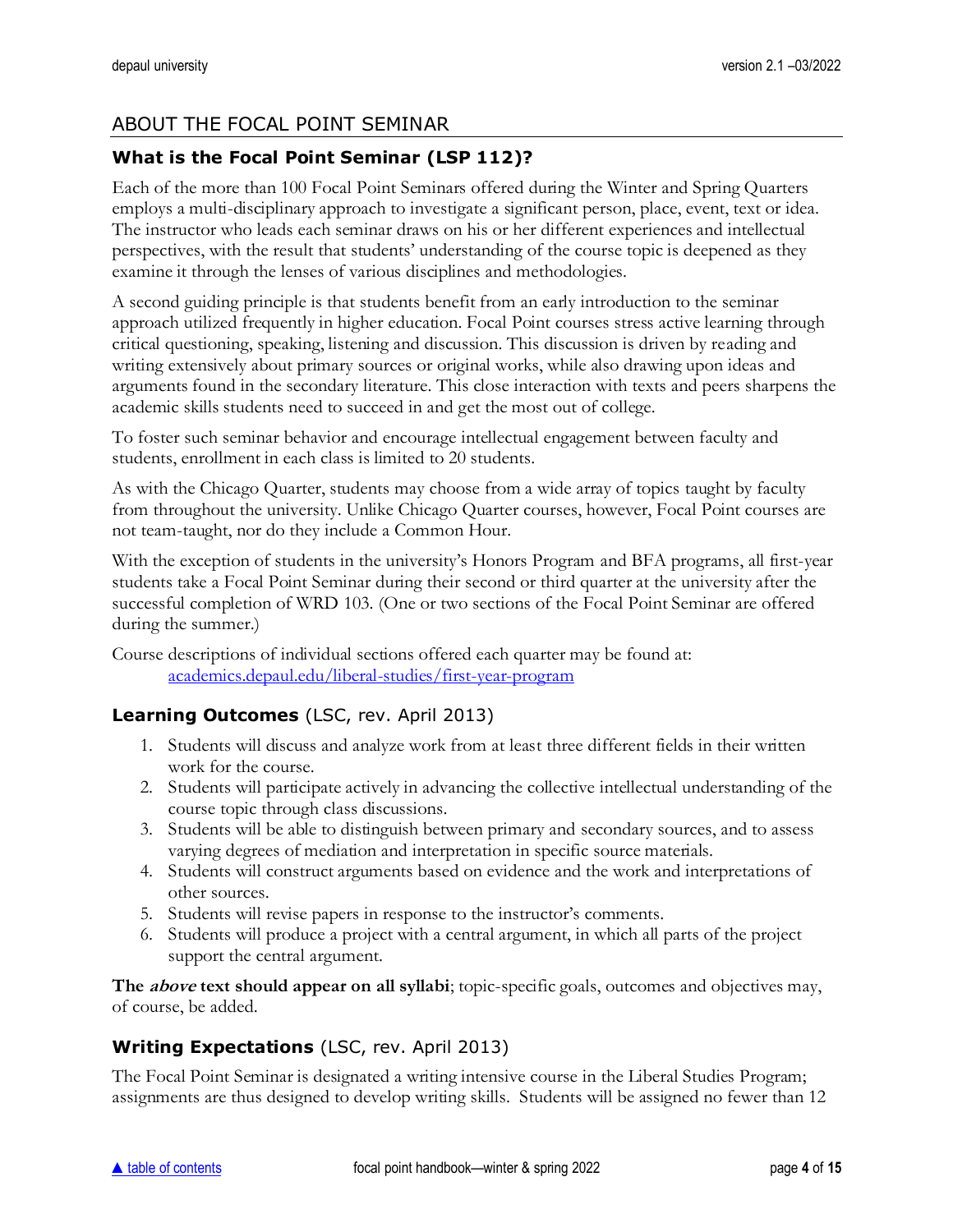pages of formal writing, and no more than 20, including at least one piece of formal writing that has gone through a revision process based on written feedback from the instructor.

# <span id="page-4-0"></span>**FY@broad: Focal Point Seminar + short-term study abroad**

Since 2010, several sections of LSP 112 with a geographically-targeted, international focus participate in the FY@broad Program. Directly following the completion of the Focal Point Seminar (during spring break if it is a Winter section or mid-to-late June if it is a Spring section), the students, under the leadership of the instructor and a trained staff professional, spend 8-12 days traveling in the region, country or city that is the focus of the course and building upon what they have already learned during the preceding quarter.

Students apply for FY@broad during the prior quarter, by Nov. 1 for Winter Quarter courses or Feb. 1 for Spring. Those accepted into an FY@broad course are also registered for a 2-credit section of LSP 250 Travel/Study. (Exceptionally, students in the university's Honors Program who have successfully completed HON 100 may register for an  $FY@broad$  section of the Focal Point Seminar, for which they receive designated Honors credit.)

Faculty who plan to propose, or have already taught, a suitable Focal Point Seminar and who wish to learn more about this opportunity may find out more about the FY@broad program by clicking [go.depaul.edu/facultyabroad.](https://go.depaul.edu/facultyabroad) You will find a program overview; detailed proposal guidelines; and a description of the instructor's responsibilities.

Inquiries should be directed to: Scott Ozaroski, Assoc. Director of Program Management, Study Abroad [\(s.ozaroski@depaul.edu;](mailto:s.ozaroski@depaul.edu) 312-362-6347; 14 E. Jackson, room 411).

The timeline for someone proposing a FY@broad course *from scratch* is approximately two years, e.g.:

- LSP 112 proposal submitted: Feb. 1, 2022
- FY@broad proposal submitted: Oct. 1, 2022
- ◆ Optional: LSP 112 first taught in Winter or Spring 2023
- $\triangleleft$  LSP 112 taught as a FY@ broad section in Winter or Spring 2024

The timeline for an already approved LSP 112 is 15-18 months, e.g.:

- FY@broad proposal submitted: Oct. 1, 2023
- LSP 112 taught as a FY@broad section in Winter or Spring 2025

The FY@broad approval process is separate from and additional to the standard course approval process, and is conducted by Study Abroad.  $FY@broad$  approval does not automatically guarantee scheduling; an array of factors, financial and more, go into the decision about which courses are scheduled; this decision is made by Study Abroad. Faculty proposing a FY@broad program would ideally have previous experience both teaching in the First-Year Program and leading a study abroad program. However, faculty with experience in one of these areas—either teaching in the First-Year Program or leading a prior study abroad program—are eligible to apply. Those proposing a FY@broad program are advised to contact [Scott Ozaroski](mailto:s.ozaroski@depaul.edu) and inquire about eligibility to apply for a [QIC grant](https://offices.depaul.edu/academic-affairs/faculty-resources/teaching/qic/Pages/competitive-instructional.aspx) to prepare the travel component of the class.

Descriptions of recent, current and upcoming FY@broad offerings may be found by clicking [here,](https://offices.depaul.edu/global-engagement/student-resources/study-abroad/search-depaul-programs/Pages/FYabroad-programs-first-year-students.aspx) or by going to **abroad.depaul.edu** and clicking "SEARCH FOR DEPAUL PROGRAMS."

# COURSE PREPARATION & RESOURCES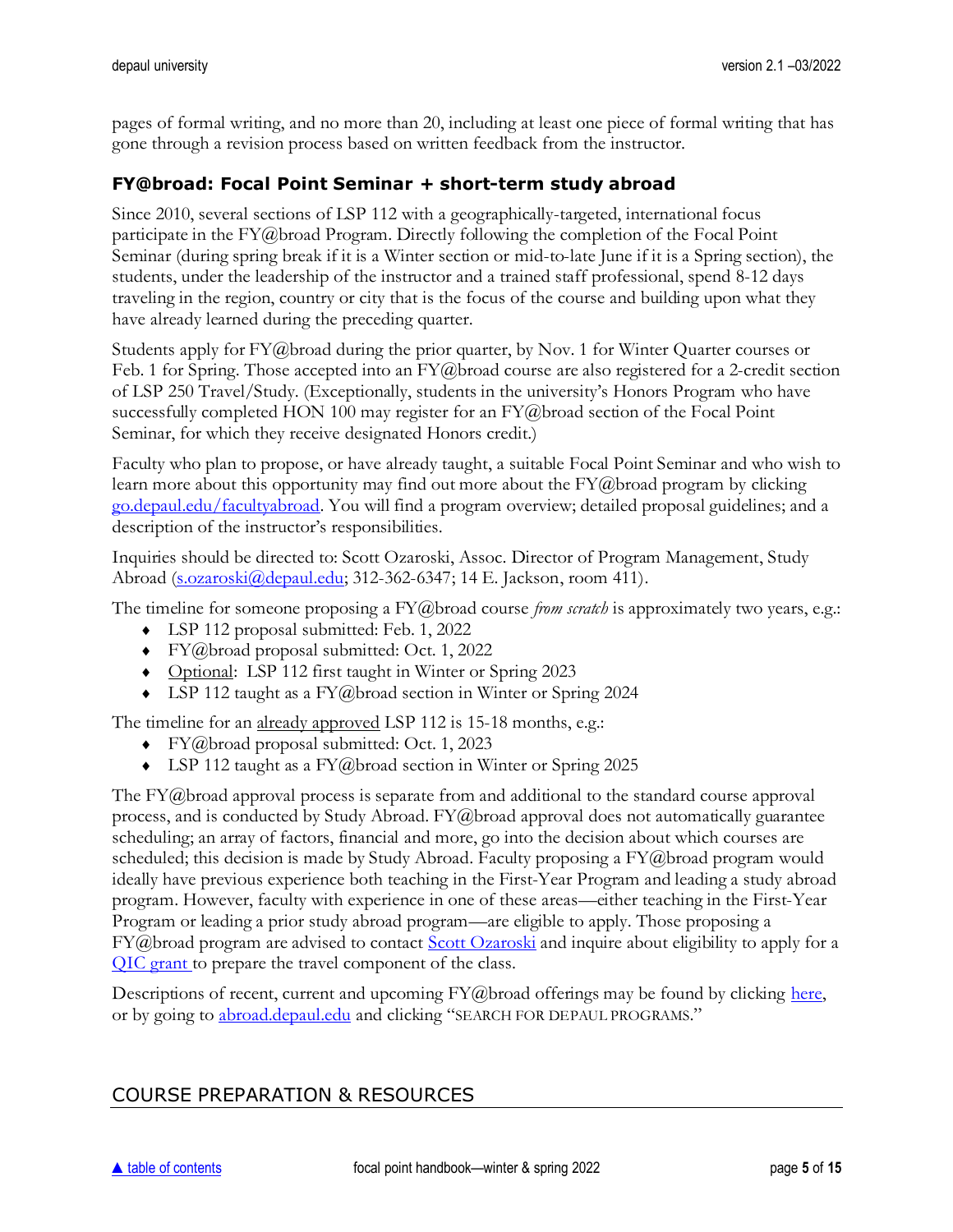### <span id="page-5-0"></span>**Screening films & videos**

There is a limit of 15% of overall class time (4.5 hours total) that may be devoted to screening films and videos. If your class is film- or video-intensive, films and videos may be put on reserve in the library or, if you prefer a communal viewing experience, you may schedule an additional weekly "lab" period that may be used at your discretion. To schedule a "lab" period and classroom (in the case of face-to-face classes), make sure to inform Mike Edwards [\(medward4@depaul.edu\)](mailto:medward4@depaul.edu), preferably at the same time as you schedule the regular class meeting time (and certainly no later than the opening of students' pre-registration "course-shopping" period).

# <span id="page-5-1"></span>**Service learning**

For those who wish to incorporate service learning into their classes, the Steans Center welcomes the opportunity to collaborate with you on service sites, service projects and community partners. For course consultation, please contact Helen Damon-Moore, Associate Director, at [hdamonmo@depaul.edu](mailto:hdamonmo@depaul.edu) or 312-576-3101 mobile. For community partner consultation or OCE integration, please contact Rubén Álvarez Silva, Associate Director, at [rsilvaal@depaul.edu](mailto:rsilvaal@depaul.edu) or 312451-1393 mobile. You may also simply email [servicelearning@depaul.edu.](mailto:servicelearning@depaul.edu)

# <span id="page-5-2"></span>**Center for Students with Disabilities**

If you have a student in your Focal Point Seminar that has shared that they have a disability, the Center for Students with Disabilities will serve as partner in accommodating their needs:

- Whether a class is in person or online, the CSD continues to provide accommodations and services for students.
- During Winter and Spring 2022, the most efficient way to contact the CSD office is by email or by phone (contact information below).
- Clic[k here](https://offices.depaul.edu/student-affairs/resources/faculty-staff/faculty-questions/Documents/CSD_FACULTY_DATABASE_INSTRUCTIONS.pdf) for directions on how to access the accommodations requested for the students currently enrolled in your class. The CSD generally sends notifications to instructors, but with drops and adds and the sheer volume of students and classes involved, this is the best way to find a current and inclusive list.
- If the student has not connected with CSD, you may not find out about the need for an accommodation until the class begins. The best practice here is to talk with Gregory Moorehead or someone else from CSD (before the quarter begins, if possible) to discuss accommodations.

Contact information for the Center for Students with Disabilities:  $csd(\theta)$  depaul.edu; [go.depaul.edu/csd;](http://go.depaul.edu/csd) 773-325-1677 (LPC), 312-362-8002 (Loop); and for the CSD's director: Gregory Moorehead, [gmoorehe@depaul.edu,](mailto:gmoorehe@depaul.edu) 312-362-8545.

#### Sample disability statement for inclusion in your syllabus

Students seeking disability-related accommodations are required to register with DePaul's Center for Students with Disabilities (CSD) enabling you to access accommodations and support services to assist your success. There are two office locations:

- Lincoln Park Campus: Student Center 370, 773-325-1677
- Loop Campus: Lewis Center 1420, 312-362-8002

Students can also email the office at  $csd(\theta)$ depaul.edu.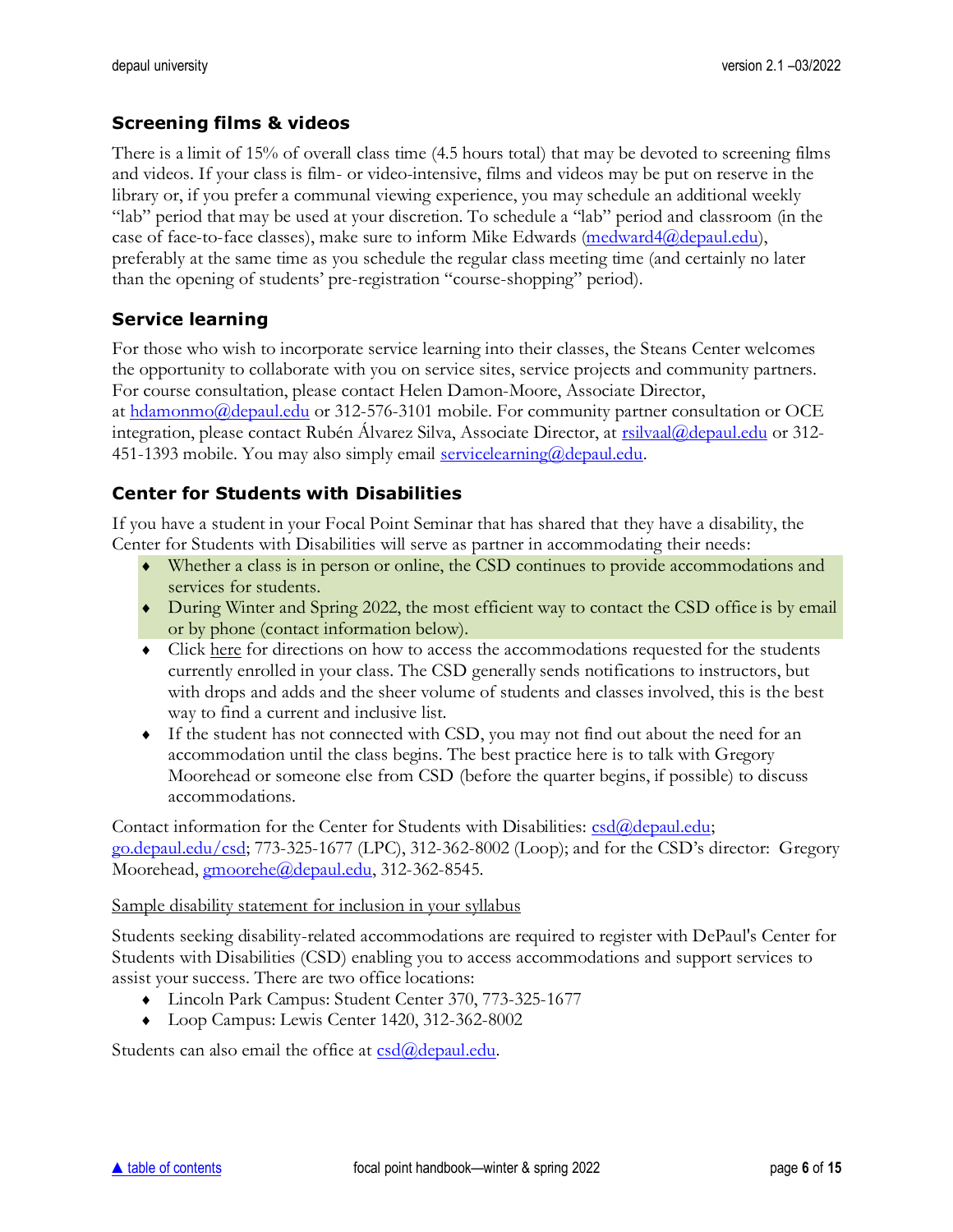Students who are registered with the Center for Students with Disabilities are also invited to contact me privately to discuss how I may assist in facilitating the accommodations you will use in this course. This is best done early in the term. Our conversation will remain confidential to the extent possible.

# <span id="page-6-0"></span>**University Center for Writing-based Learning (UCWbL)**

The University Center for Writing-based Learning (aka The Writing Center) is a resource for DePaul students, faculty, and staff. The UCWbL offers several services to support the growth of writers and the development of writing skills and processes.

These services are available remotely.

We invite you to utilize UCWbL services in several ways:

- Encourage your students to [make an appointment](http://depaul.mywconline.com/) with the Writing Center. Through the Writing Center, peer writing tutors assist *all* writers interested in improving their writing. Their tutors are undergraduate and graduate students across disciplines who collaborate with writers to plan, draft, revise, or polish their work. UCWbL offers synchronous and asynchronous [appointment](https://condor.depaul.edu/writing/programs-writing-center-appointment-types.html)  [options.](https://condor.depaul.edu/writing/programs-writing-center-appointment-types.html)
	- **Note**: Your students can indicate on their appointment form if they would like you as their instructor to receive a copy of their appointment letter.
- [Request](https://condor.depaul.edu/writing/programs-workshops-request-a-workshop.html) an online writing workshop module for your class on a range of writing topics.
- [Request](https://condor.depaul.edu/writing/programs-writing-fellows.html) a Writing Fellows cohort for your course. Each cohort works with the course instructor and students to encourage revision in the writing process for class assignments. Please keep in mind that Writing Fellows availability is limited.
- Invite your students to [join Writers Guild,](https://condor.depaul.edu/writing/programs-writing-center-writing-groups.html) the UCWbL's writing group for creative writers.

Contact the UCWbL:

- [condor.depaul.edu/writing](https://condor.depaul.edu/writing/) One of the features of this site is that you or a student can chat with a Tutor from the bottom right corner of the website.
- [wcenter@depaul.edu](mailto:wcenter@depaul.edu)
- Lincoln Park: 2320 N. Kenmore Ave., SAC 212, 773-325-4272
- Loop: 25 E. Jackson Blvd., Suite 1600, 312-362-6728

### <span id="page-6-1"></span>**Art Institute of Chicago: Free admission**

The university is in its fifth year as a participant in the Art Institute of Chicago's University Partner Program, which, upon presentation of a DePaul ID card, provides free admission to all DePaul students, faculty and staff.

To schedule a visit, contact Madeline Shearer at the Art Institute (312-443-3139,

university partners  $Q$  articledu) to have tickets pre-printed and available on arrival (two weeks' notice is required). If individuals are going to the museum independently, they should present their DePaul IDs at the AIC ticketing counter; tickets will be printed for same-day admission. Please note, however, that the Art Institute requires that backpacks be checked at a cost of \$1. You may charge this to the class budget by paying and then bringing in the receipt for reimbursement.

Madeline Shearer is also the contact person to arrange topic-specific group tours at a fee of \$150 for a one-hour tour. Simply provide a description and what you hope to achieve via a group tour and she will send out a call to their list of docents. Then a docent with expertise and interest in your topic can volunteer for your class.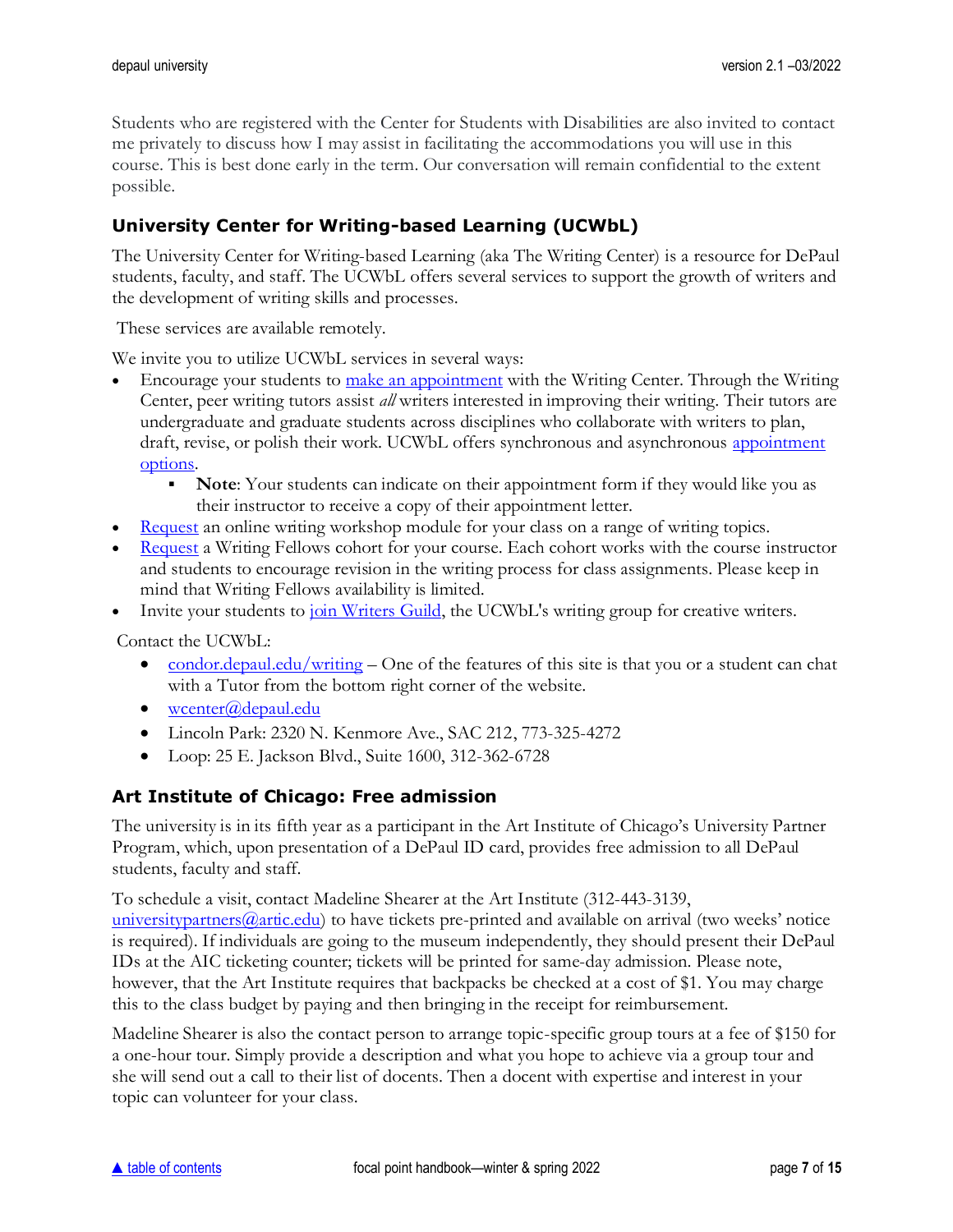# <span id="page-7-0"></span>**DePaul Art Museum (Free Admission)**

The DePaul Art Museum can support your class in a number of ways, including:

- Tours, guided or self-guided; and
- A visit to the Collection Study Room with a *customized* set of items that you can choose in advance from the collection.

Click here for the [DPAM Faculty FAQ](https://academics.depaul.edu/liberal-studies/first-year-program/for-faculty/Documents/2018-19/DPAM-FacultyFAQ-2018.pdf) and the museum resource guide [Teaching with DPAM.](https://academics.depaul.edu/liberal-studies/first-year-program/for-faculty/Documents/2018-19/TeachingwithDPAM.pdf) For information about current and upcoming exhibitions, as well as to browse the collection online, visit: [museums.depaul.edu.](http://museums.depaul.edu/)

Exhibitions during Winter and Spring 2022 include:

- ["Learned Objects: Studio Works by William Estrada, Regin Igloria, Nicole Marroquin, and](https://resources.depaul.edu/art-museum/exhibitions/learned-objects/Pages/default.aspx)  [Rochele Royster"](https://resources.depaul.edu/art-museum/exhibitions/learned-objects/Pages/default.aspx) (through Feb. 13, 2022)
- ["Stockyard Institute: 25 Years of Art and Radical Pedagogy"](https://resources.depaul.edu/art-museum/exhibitions/stockyard-institute/Pages/default.aspx) (through Feb. 13, 2022)
- ["Remaking the Exceptional: Tea, Torture, & Reparations/Chicago to Guantánamo"](https://resources.depaul.edu/art-museum/exhibitions/Pages/remaking-the-exceptional.aspx) (March 10-Aug. 7, 2022)

Anyone interested in connecting with DPAM regarding your Chicago Quarter class should contact Laura-Caroline de Lara at [laura-caroline.johnson@depaul.edu.](mailto:laura-caroline.johnson@depaul.edu)

### <span id="page-7-1"></span>**Online Learning Tools**

- **D2L** provides the familiar array of online tools: information and file sharing, discussion forums, dropboxes (with optional plagiarism detection), chat, etc.: [d2l.depaul.edu.](http://d2l.depaul.edu/)
- **Zoom** is the primary platform for synchronous online communication: [https://offices.depaul.edu/information-services/services/av-design](https://offices.depaul.edu/information-services/services/av-design-consulting/Pages/Zoom.aspx)[consulting/Pages/Zoom.aspx](https://offices.depaul.edu/information-services/services/av-design-consulting/Pages/Zoom.aspx)
- **Digication** provides tools for digital or e-portfolios: [depaul.digication.com.](http://depaul.digication.com/)
- **CTL** (Center for Teaching and Learning) provides one-on-one technology support, workshops, etc. for instructional technology. More information can be found [here.](https://offices.depaul.edu/center-teaching-learning/instructional-technology/Pages/default.aspx)

### <span id="page-7-2"></span>**BlueStar**

BlueStar is the university's online system that "supports student academic success by helping to connect students, advisors, instructors and other DePaul resources."

In addition to responding to specific surveys sent out periodically by BlueStar (e.g., the Attendance/Participation survey sent out early in the quarter and the Academic Progress survey sent out mid-quarter), you can raise a flag, e.g., "behavioral concern," "missing/late work"; create a referral to, e.g., the Center for Students with Disabilities, the College Advising Office, the Dean of Students; etc. In addition to keeping a record for your own use, BlueStar allows advisors to detect patterns that may appear across a student's classes that a lone instructor may be unaware of.

It is recommended that faculty provide feedback on an assignment within the first three weeks of the quarter in order to have solid information on which to base responses to the mid-quarter Academic Progress survey.

In order to access BlueStar: log in to [campusconnect;](http://campusconnect.depaul.edu/) then click the compass icon  $\circledcirc$  in the topright corner of the window, followed by NAVIGATOR > SELF SERVICE > BLUESTAR STUDENT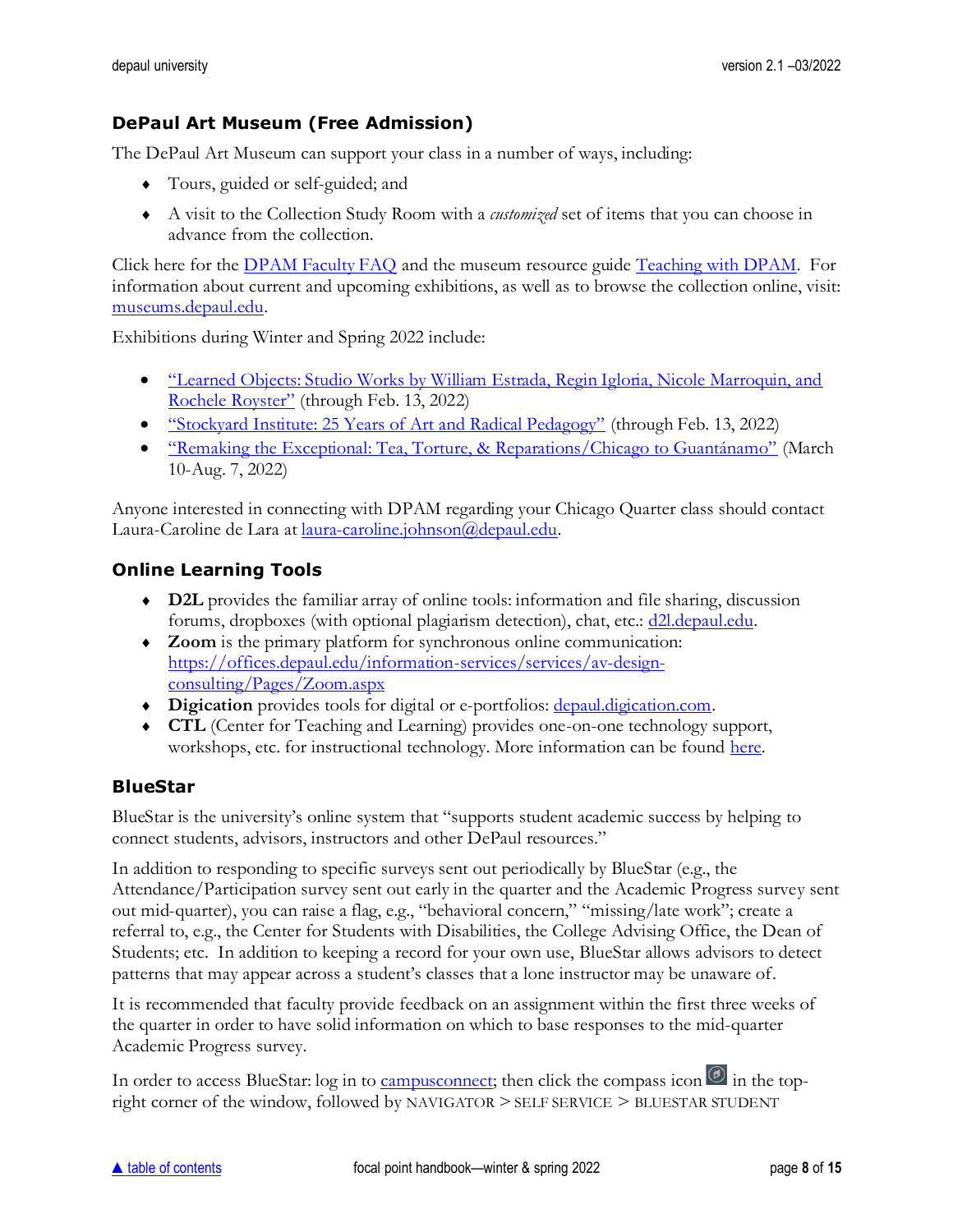SUPPORT. For more information, you can go to the [BlueStar page](https://resources.depaul.edu/teaching-commons/teaching-guides/technology/Pages/bluestar.aspx) on the Teaching Commons, or email [bluestar@depaul.edu.](mailto:bluestar@depaul.edu)

#### <span id="page-8-0"></span>**Online Teaching Evaluations**

Instructions for completing online teaching evaluations are automatically sent to students via email during weeks 9 and 10. All evaluations are to be completed by students online, from a computer or a smartphone. The easiest way may be to use the iDePaul app.

#### <span id="page-8-1"></span>**Student Affairs resources**

The Division of Student Affairs has a set of webpages for faculty and staff that presents an overview of the university resources, supports, and co-curricular programs available to our students. It may be found [here](https://offices.depaul.edu/student-affairs/resources/faculty-staff/Pages/default.aspx) or by going to the Resources section of the Student Affairs website.

#### <span id="page-8-2"></span>**Sample syllabi**

To request a sample syllabus from a past year, please email Doug Long [\(dlong@depaul.edu\)](mailto:dlong@depaul.edu).

# COURSE LOGISTICS

#### <span id="page-8-3"></span>**Budget & reimbursements**

How much money do I have in my budget?

- <span id="page-8-5"></span>The total budget is **\$200**.
- <span id="page-8-4"></span>**You may not collect class fees.**
- Please note that theatre tickets, tour fees, etc., for instructors are to be paid for out of the class budget.
- Class expenses paid with university ProCard and employee reimbursements will be processed through DePaul's new financial platform, BlueSky, which you access through Campus Connect.
	- o If you have questions about BlueSky, contact your College's financial services representative or Brian Spalding [bspaldin@depaul.edu](mailto:MANDE137@depaul.edu?subject=bspaldin@depaul.edu) in Financial Affairs.
	- o If you have questions/concerns about programmatic policy or approval, contact Brent Nunn [\(bnunn@depaul.edu\)](mailto:bnunn@depaul.edu) or Doug Long [\(dlong@depaul.edu\)](mailto:dlong@depaul.edu).

#### **Is there a deadline for reimbursements and payments?**

 Yes. For Winter and Spring Quarter charges, reimbursements and payments, all information, forms, receipts and invoices must be received **within 60 days** of service/purchase or by the **Tuesday of Finals Week: Tuesday, 3/5/22 for Winter or Tuesday, 6/7/22 for Spring — whichever date is EARLIER**. Please note that if a receipt is more than 60 days overdue for reimbursement, Financial Affairs will not accept it and you will not be refunded the money.

#### **How do I pay for class expenditures?**

You will need to request an invoice from the vendor. You or the vendor will send this invoice to the First-Year Program at [firstyr@depaul.edu.](mailto:firstyr@depaul.edu)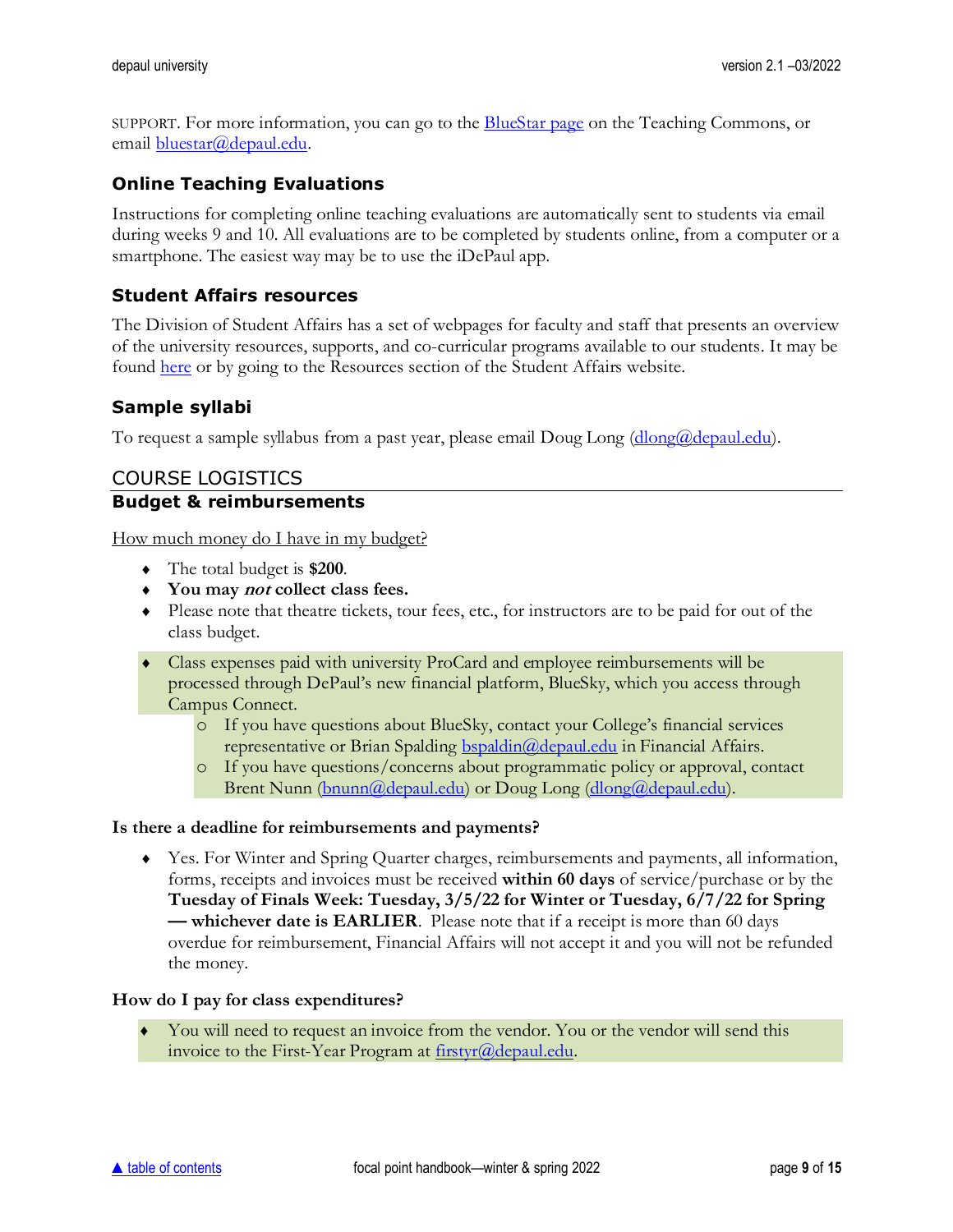- When sending invoices to the First-Year Program, include a message with the course number and section number of the First-Year Program course for which reimbursement is being requested (Example: LSP112-101).
- ♦ Once reviewed, the First-Year Program will forward the invoice to Accounts Payable for payment.
- **If an invoice is unavailable** for a service (a tour, etc.), please send the information below to the First-Year Program [\(firstyr@depaul.edu\)](mailto:firstyr@depaul.edu):
	- o Name of the individual or agency
	- o Mailing address
	- o Email address
	- o Date of service
	- o A brief description of the event
	- o The amount to pay out
- The First-Year Program will complete the Voucher Check Requisition form and forward it to Accounts Payable for payment.

#### **How do I pay a guest speaker?**

- Domestic guest speakers will need to complete the tax and bank account information found on the [Vendor Information Form \(VIF\)](https://financialaffairs.depaul.edu/forms/Vendor%20Information%20Form.pdf) and submit it via email directly to [accountspayable@depaul.edu.](mailto:accountspayable@depaul.edu) Before completing the Honorarium Form.
- International guests with a foreign bank will need to complete the bank portion of the [wire](https://financialaffairs.depaul.edu/forms/index.htm)  [transfer document](https://financialaffairs.depaul.edu/forms/index.htm) found at the end of the page. They will also need to complete the W8BEN and honorarium documentation.
- Guest speakers will need to complete the Honorarium Agreement or International Honorarium Agreement found at this [link.](https://financialaffairs.depaul.edu/payment/honorarium.htm)
- All guest speakers visiting campus are required to complete and sign one of the following forms certifying that they are vaccinated or have an exemption:
	- o [Vendor and Entity](https://resources.depaul.edu/coronavirus/resources/vaccine/Documents/Company%20Executive%20Order%20Annual%20Compliance%20Form%209.10.21.pdf) Covid[-19 Vaccine Compliance Certification](https://resources.depaul.edu/coronavirus/resources/vaccine/Documents/Company%20Executive%20Order%20Annual%20Compliance%20Form%209.10.21.pdf) (for companies)
	- o [Individual Service Provider/Volunteer COVID-19 Vaccine Compliance Certification](https://resources.depaul.edu/coronavirus/resources/vaccine/Documents/Individual%20Executive%20Order%20Annual%20Compliance%20Form%20Final%209.10.21.pdf) (for individuals)
- Send the [Vendor Information Form \(VIF\)](https://financialaffairs.depaul.edu/forms/Vendor%20Information%20Form.pdf) or [wire transfer/W8BEN](https://financialaffairs.depaul.edu/forms/index.htm) along with the Honorarium Agreement form and appropriate Vaccine Compliance form directly to the individual to let them know this is required to receive payment from the University.
	- o Complete section 1 and 2 of the Honorarium form *before* sending it to the guest speaker.
- ◆ Send completed forms to Brent Nunn at [bnunn@depaul.edu.](mailto:bnunn@depaul.edu) Brent will obtain DePaul signatures and send the documentation to Accounts Payable.

#### **How do I get reimbursed for a class expenditure or pay with my university ProCard?**

If you need to be reimbursed or pay for a class expenditure with a university ProCard, you will need to submit through BlueSky.

To navigate expense submission for reimbursement and ProCard transactions through BlueSky, review this training:

[https://rise.articulate.com/share/ZG1enVoW7lu8\\_6NC5rmNpCyP4xYjmeVG#/](https://rise.articulate.com/share/ZG1enVoW7lu8_6NC5rmNpCyP4xYjmeVG#/)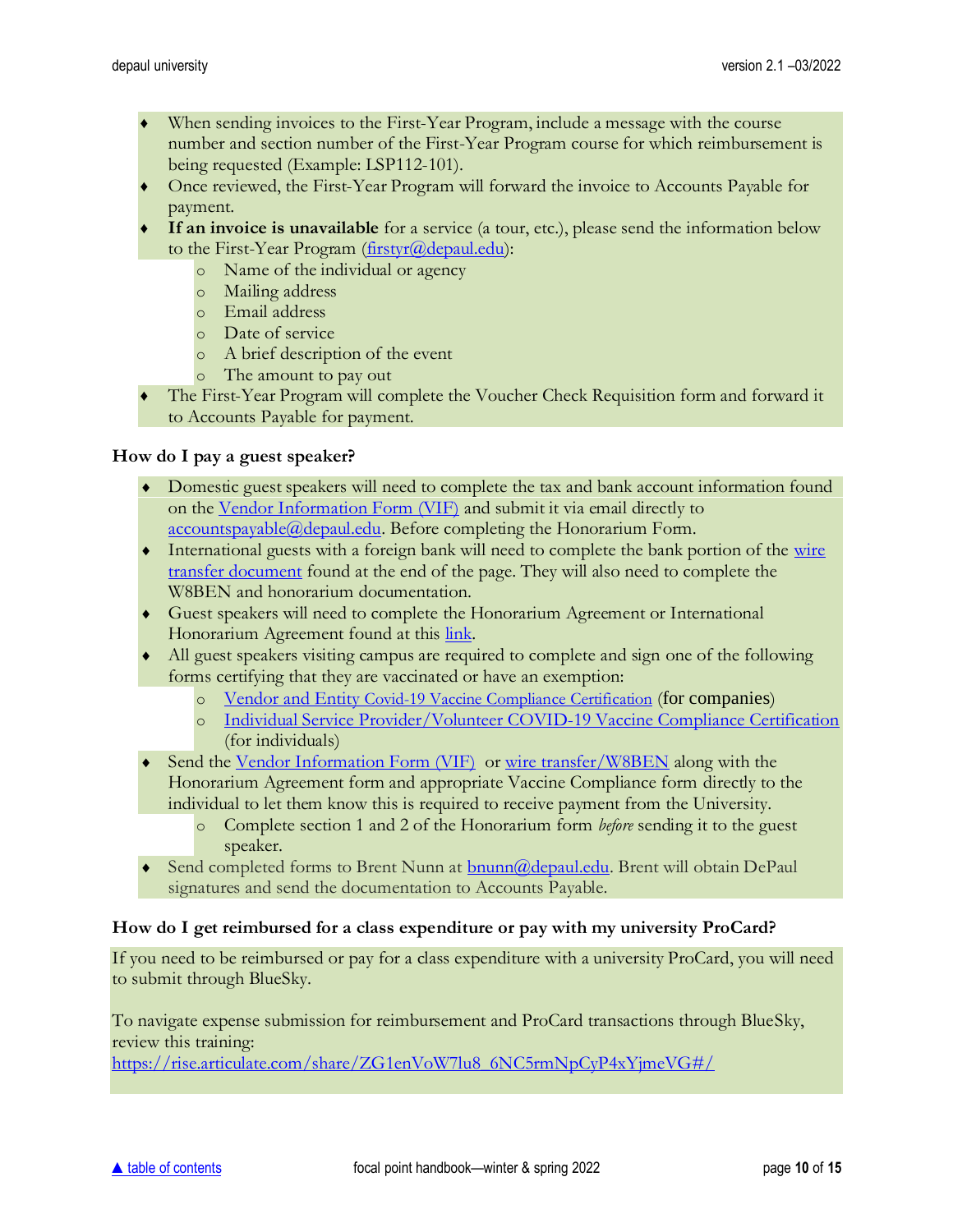You can also utilize the Blue Sky Help Tool (make sure you click "Me" in the top left corner of the screen first).

- o *For Reimbursement:* Once on the "Me" tab, click on the red Blue Sky tab on the right side of the screen and type "cash," "expense," or "reimbursement."
- o *For ProCard Transactions* (for faculty and staff with access to a ProCard): Once on the "Me" tab, click on the red Blue Sky tab on the right side of the screen and type "credit."
- To complete the Expense Item and Expense Report for reimbursements and ProCard transactions, you will need the following information:
	- o Name of the individual to be reimbursed
	- o Documentation (original or scanned) of goods received and scanned receipt showing proof of payment
		- **.** When payment is by credit card, an **itemized bill or invoice** and a **creditcard receipt** are required.
		- When payment is in cash, an **itemized receipt** clearly indicating payment made is required.
		- Date of service or date of purchase
		- A brief description of the business purpose, which includes the course title; course number and section; and course enrollment.

#### **How long will getting a reimbursement take?**

- The fastest turnaround on a reimbursement is via **direct deposit**. Direct Deposit is now set up through BlueSky. After logging into Blue Sky, navigate to:
	- o Me > Pay > Payment Methods > Add
- Reimbursements that are submitted **without direct deposit** will need approximately 21 days for processing.

#### **What cannot be reimbursed?**

- ♦ Payments made with **personal checks**
- ♦ Gift certificates/cards
- ♦ Personal expenses
- ♦ Textbooks (note that desk copies may be requested directly from publishers)
- ♦ Note: Parking and cab or ride-share expenses will not be reimbursed without prior approval (except in the case of an accessibility issue or student emergency).

#### **How do I obtain a sales-tax exemption?**

 Should DePaul's tax exemption certificate be required for a purchase, please email the Accounts Payable Department at [accountspayable@depaul.edu](mailto:accountspayable@depaul.edu) with a brief explanation of the purchase along with the company name, a contact person, phone number and fax number or company e-mail address. A tax exemption certificate will be sent out within two (2) business days directly to the company or organization.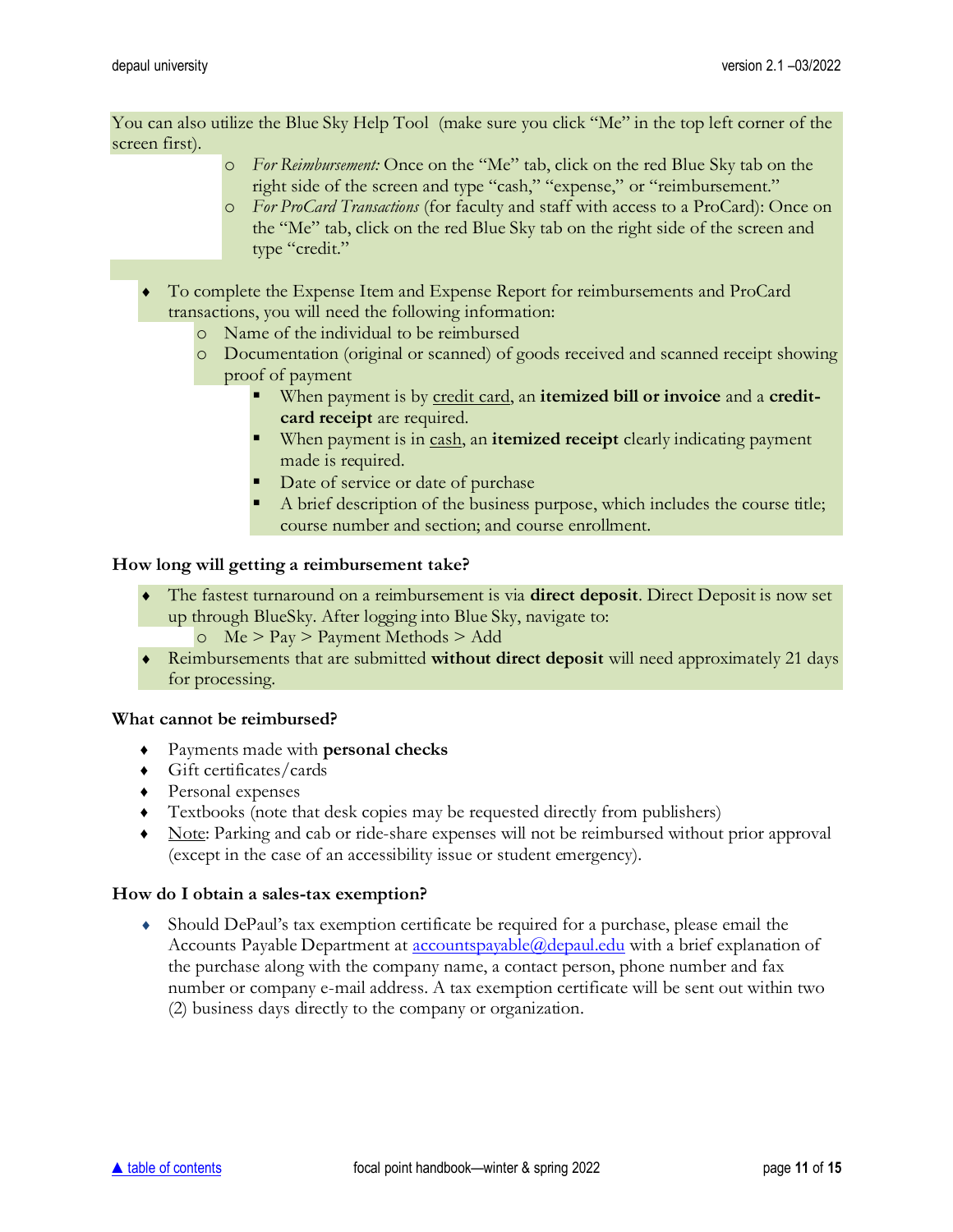# **Food**

If you wish to order food from Blue Demon Dining, powered by Chartwells, with your class budget, the First-Year Program will place your order. Please email the following information to Jenn Tatum [\(jtatum3@depaul.edu\)](mailto:jtatum3@depaul.edu) **at least 72 hours** in advance.

- Date of desired catering delivery
- Time for food delivery and/or clearing away
- Desired order (drinks, food, etc.)
- Number of people you're serving (students and instructor)

To see choices and cost, please consult Blue Demon Dining menus by going to [depaul.catertrax.com](https://depaul.catertrax.com/) and then scrolling down and clicking on a campus under "order option." (While it appears that you need to create an account and log in, that is unnecessary.)

# <span id="page-11-0"></span>**Room requests & reservations**

#### Permanent classroom space

The FYP does not assign classroom space, beyond simply specifying the campus. Requests for a specific Winter or Spring Quarter classroom or building or a room with special equipment (above and beyond the standard technical array) are handled via campusconnect. Arts & Letters Hall has several seminar-style classrooms: 105, 106, 107, 206, 208, 301, 302, 303, 307, 309, 401, 402, 403 & 407. You may also contact Alex Schneider directly at <u>academicspace@depaul.edu</u>.

#### Special events

Room requests for one-time events are handled online via[: 25live.collegenet.com/depaul.](https://25live.collegenet.com/depaul) A tutorial for "how to request an event" may be found [here;](https://academics.depaul.edu/liberal-studies/first-year-program/for-faculty/Documents/2016-2017/How_to_Request_an_Event_Tutorial.pdf) login with your Campus Connect credentials. The contact person is Alex Schneider at **academicspace**@depaul.edu.

This information and more may be found at: [offices.depaul.edu/academic-affairs/leadership-resources/space](https://offices.depaul.edu/academic-affairs/leadership-resources/space/Pages/default.aspx)

To reserve a space in the library, use the library's own scheduling system: [libcal.depaul.edu.](http://libcal.depaul.edu/)

### <span id="page-11-1"></span>**Enrollment**

For several reasons, the First-Year Program maintains a policy of no over-enrollment in Focal Point Seminars:

- We want to ensure that each class is seminar-size.
- Students may avail themselves of the waitlist.
- Because each winter and spring students have close to 50 sections to choose from, they have plenty of choice.
- Most importantly, with so many sections offered, adding students to closed sections increases the very real risk that a section offered in a less desirable timeslot (e.g., Fridays, early mornings) may be under-enrolled and therefore subject to cancellation, which creates a burden on instructors who have responded cooperatively to the urging of the administration to teach in those time slots.

Any inquiries should be directed or re-directed to Doug Long [\(dlong@depaul.edu\)](mailto:dlong@depaul.edu).

Finally, the vast majority of first-year students are not permitted to enroll until the end of the first week after registration opens, at which point the floodgates open; so please do not be concerned if,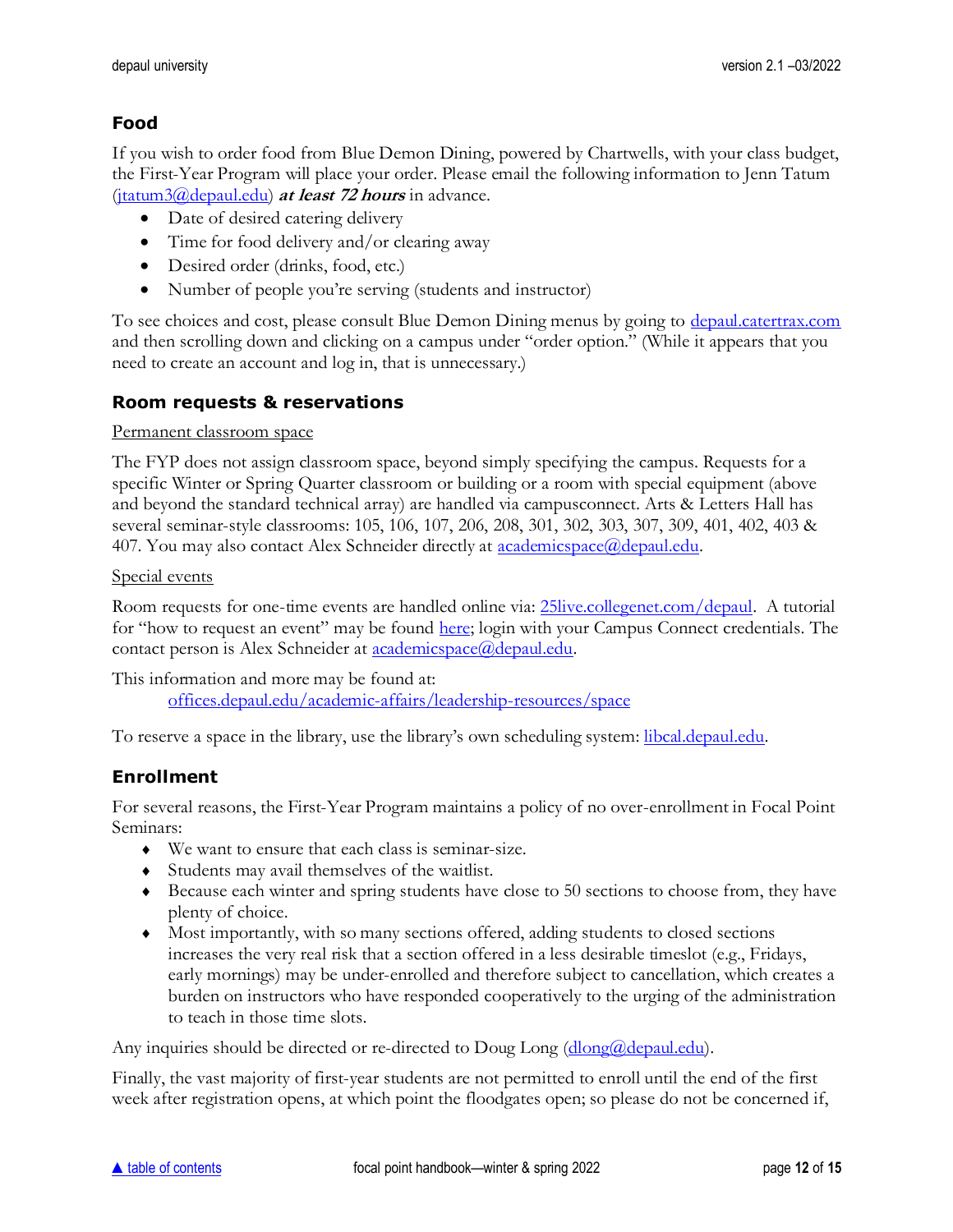say, your departmental 200-level course is almost full four days after registration opens and there is virtually no one in your LSP 112. (Moreover, we monitor enrollments assiduously and actively promote low-enrolled classes.)

# <span id="page-12-0"></span>**Loop office space**

If you are based in Lincoln Park but will be teaching in the Loop, office space is available. Contact [academicspace@depaul.edu](mailto:academicspace@depaul.edu) with your office request.

# <span id="page-12-1"></span>**Automatic email forwarding**

If you do not check your DePaul Outlook email account regularly, we recommend that you set it to automatically forward email to your preferred account. IS recommends that you follow the simple instructions on the following page: [www.technipages.com/automatically-forward-email-outlook](http://www.technipages.com/automatically-forward-email-outlook)

# APPENDICES

#### <span id="page-12-2"></span>Appendix I: **Liberal Studies Program Learning Goals** (LSC, Dec. 5, 2012)

- 1. Knowledge of human cultures and the physical and natural world
- 2. Intellectual and creative skills
- 3. Personal responsibility and social transformation
- 4. Integrative learning

We list these learning goals here because the Chicago Quarter forms part of the common core of the Liberal Studies Program. For a complete articulation of the LSP Learning Goals, see:

[academics.depaul.edu/liberal-studies/first-year-program/for](http://academics.depaul.edu/liberal-studies/first-year-program/for-faculty/Documents/LSPLearningGoalsAndOutcomes.pdf)[faculty/Documents/LSPLearningGoalsAndOutcomes.pdf](http://academics.depaul.edu/liberal-studies/first-year-program/for-faculty/Documents/LSPLearningGoalsAndOutcomes.pdf)

| First-Year Program                              | go.depaul.edu/fyp                                                                             |
|-------------------------------------------------|-----------------------------------------------------------------------------------------------|
| Course descriptions                             | academics.depaul.edu/liberal-studies/first-year-<br>program/Pages/course-descriptions.aspx    |
| Financial Affairs forms                         | financialaffairs.depaul.edu/forms/forms-ap.html                                               |
| Art Institute of Chicago                        | www.artic.edu                                                                                 |
| BlueStar                                        | teachingcommons.depaul.edu/technology/bluestar.html                                           |
| Center for Students with<br><b>Disabilities</b> | go.depaul.edu/csd                                                                             |
| Center for Teaching and<br>Learning             | https://offices.depaul.edu/center-teaching-<br>learning/Pages/default.aspx                    |
| Chartwell's                                     | <u>depaul.catertrax.com</u>                                                                   |
| Classroom & building space                      | https://offices.depaul.edu/academic-affairs/leadership-<br>resources/space/Pages/default.aspx |
| D2L                                             | d2l.depaul.edu                                                                                |
| DePaul Art Museum                               | museums.depaul.edu                                                                            |

#### <span id="page-12-3"></span>Appendix II: **Important websites**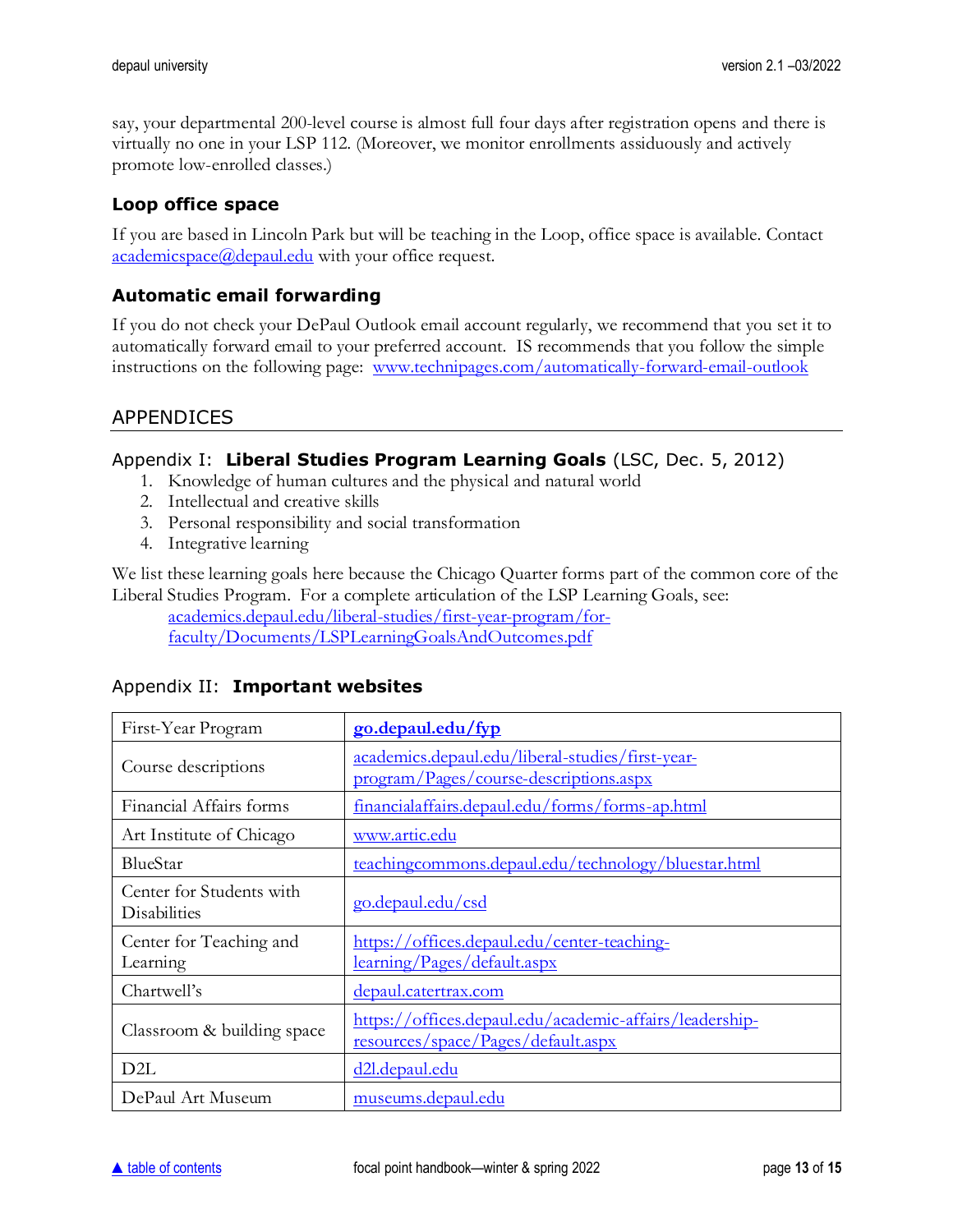| Digication/E-Portfolios                         | depaul.digication.com                                      |
|-------------------------------------------------|------------------------------------------------------------|
| Student Affairs' resources                      | offices.depaul.edu/student-affairs/resources/faculty-staff |
| University Center for<br>Writing-based Learning | condor.depaul.edu/writing                                  |

# <span id="page-13-0"></span>Appendix III: **Contact information**

|                                                                                                                                | firstyr@depaul.edu<br>773-325-7573                                                                                                                                                                 |                                                                      |
|--------------------------------------------------------------------------------------------------------------------------------|----------------------------------------------------------------------------------------------------------------------------------------------------------------------------------------------------|----------------------------------------------------------------------|
| Office of the First-Year Program                                                                                               | Doug Long, Director<br>• Recruiting; proposals for and oversight of Chicago<br>Quarter courses and Focal Point Seminars; online<br>teaching evaluations; contingent faculty payroll                | 2312 N. Clifton, Munroe 122<br>dlong@depaul.edu<br>773-325-4569      |
|                                                                                                                                | Brent Nunn, Asst. Director for Student Administration<br>• Class budget; logistical assistance; student<br>enrollment; ProCard; honorarium payments                                                | 2312 N. Clifton, Munroe 121<br>bnunn@depaul.edu<br>773-325-7188      |
|                                                                                                                                | Jennifer Tatum, Program Manager<br>• General information; excursion logistics; catering;<br>syllabi; contingent faculty payroll; FYP website                                                       | 2312 N. Clifton, Munroe 129<br>itatum3@depaul.edu<br>773-325-7439    |
|                                                                                                                                | Liberal Studies Program<br>Mike Edwards, Assoc. Director for Liberal Studies Initiatives<br>• Scheduling of Chicago Quarter courses and Focal Point<br>Seminars; oversight of student registration | 2312 N. Clifton, Munroe 120<br>medward4@depaul.edu<br>773-325-1187   |
| Study Abroad<br>Scott Ozaroski, Assoc. Director of Program Management<br>$\blacklozenge$ FY@broad                              |                                                                                                                                                                                                    | 14 E. Jackson, suite 411<br>s.ozaroski@depaul.edu<br>312-362-6347    |
| BlueSky<br><b>Bryan Spalding</b><br>• BlueSky navigation; Blue Sky training                                                    |                                                                                                                                                                                                    | 14 E. Jackson, 15th floor<br>LASFS@depaul.edu<br>Bspaldin@depaul.edu |
| First-Year Writing Program<br>Erin Workman, Director<br>• Administration of all First-Year Writing courses (WRD<br>102/103/104 |                                                                                                                                                                                                    | <b>SAC 366</b><br>eworkma1@depaul.edu<br>773-325-2486                |
| Quantitative Reasoning Program<br>David Jabon, Director                                                                        |                                                                                                                                                                                                    | <b>SAC 286</b><br>djabon@depaul.edu<br>773-325-7248                  |
| Ozlem Elgun Tillman, Assoc. Director<br>• Administration of all QRTL courses (LSP 120/121)                                     |                                                                                                                                                                                                    | oelgun@depaul.edu<br>773-325-4663                                    |